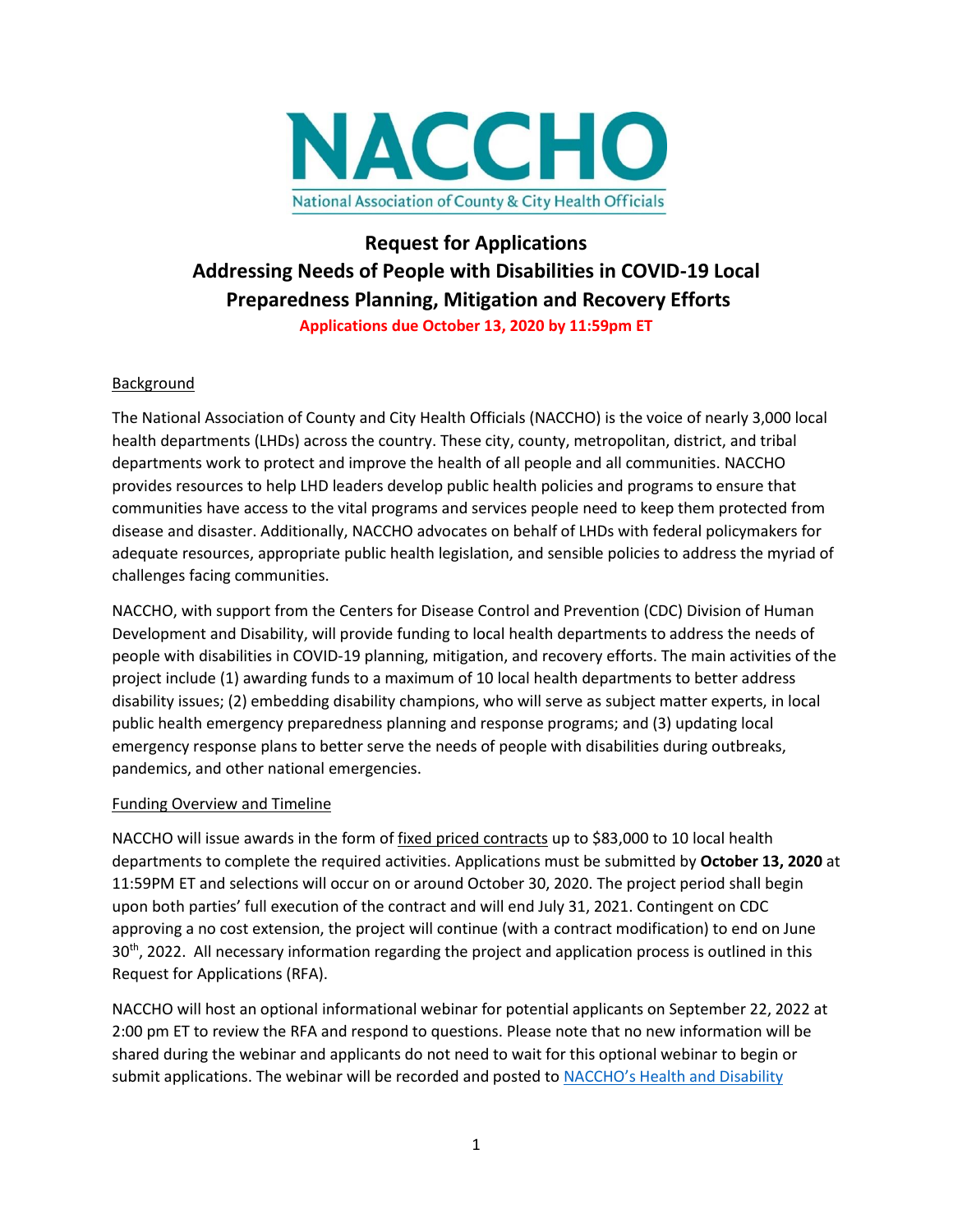[webpage](https://www.naccho.org/programs/community-health/disability) as soon as the recording is available. To register for the webinar, clic[k here.](https://naccho.zoom.us/webinar/register/WN_3KWdTbbGRo62UKLrm5HWnA) Please e-mail any questions to [slyons@naccho.org.](mailto:slyons@naccho.org)

#### Key Dates

| Event                       | Date               |
|-----------------------------|--------------------|
| Release of RFA              | September 8, 2020  |
| Optional RFA webinar        | September 22, 2020 |
| Application period closes   | October 13, 2020   |
| Anticipated notice of award | October 30, 2020   |

#### Eligibility and Contract Terms

This funding opportunity is open to LHDs with an interest in building capacity in emergency preparedness and response to meet the needs of people with disabilities in their jurisdiction, particularly during the current COVID-19 pandemic. The applicant should meet the following requirements:

- LHD must be able to support or hire a disability champion to coordinate project activities to ensure that issues impacting people with disabilities are included in local planning and response efforts.
- LHD must have capacity to engage with people with disabilities and/or partner with organizations that serve people with disabilities throughout the project period.

Selected LHDs will enter into a contract with NACCHO to complete the deliverables specified in the application. NACCHO will disburse funds according to completion of the assigned scope of work and accepted deliverables. NACCHO will provide a payment schedule in accordance with the assigned completion percentage. Please note: NACCHO reserves the right to make changes to the project timeline and payment schedule if necessary.

#### Project Expectations and Requirements

This project seeks to improve LHD capability to effectively address the needs of people with disabilities when planning and responding to outbreaks, pandemics and other national emergencies. Required project activities are listed below. A scope of work template further outlining these activities can be found in Appendix A (see Attachment I) and represents the deliverables associated with receipt of award which will be incorporated into the contractor agreement (Appendix A).

Selected LHDs will be required to:

- Support or hire a disability champion to coordinate activities and ensure that issues impacting people with disabilities are included in planning and response efforts. NACCHO strongly encourages people with disabilities be hired as champions;
- Participate in project kick-off call and close-out call with all grantees, CDC, and NACCHO;
- Collaborate on implementation and sustainability plans with disability champion and local public health emergency preparedness program staff to ensure disability-inclusive planning and response efforts;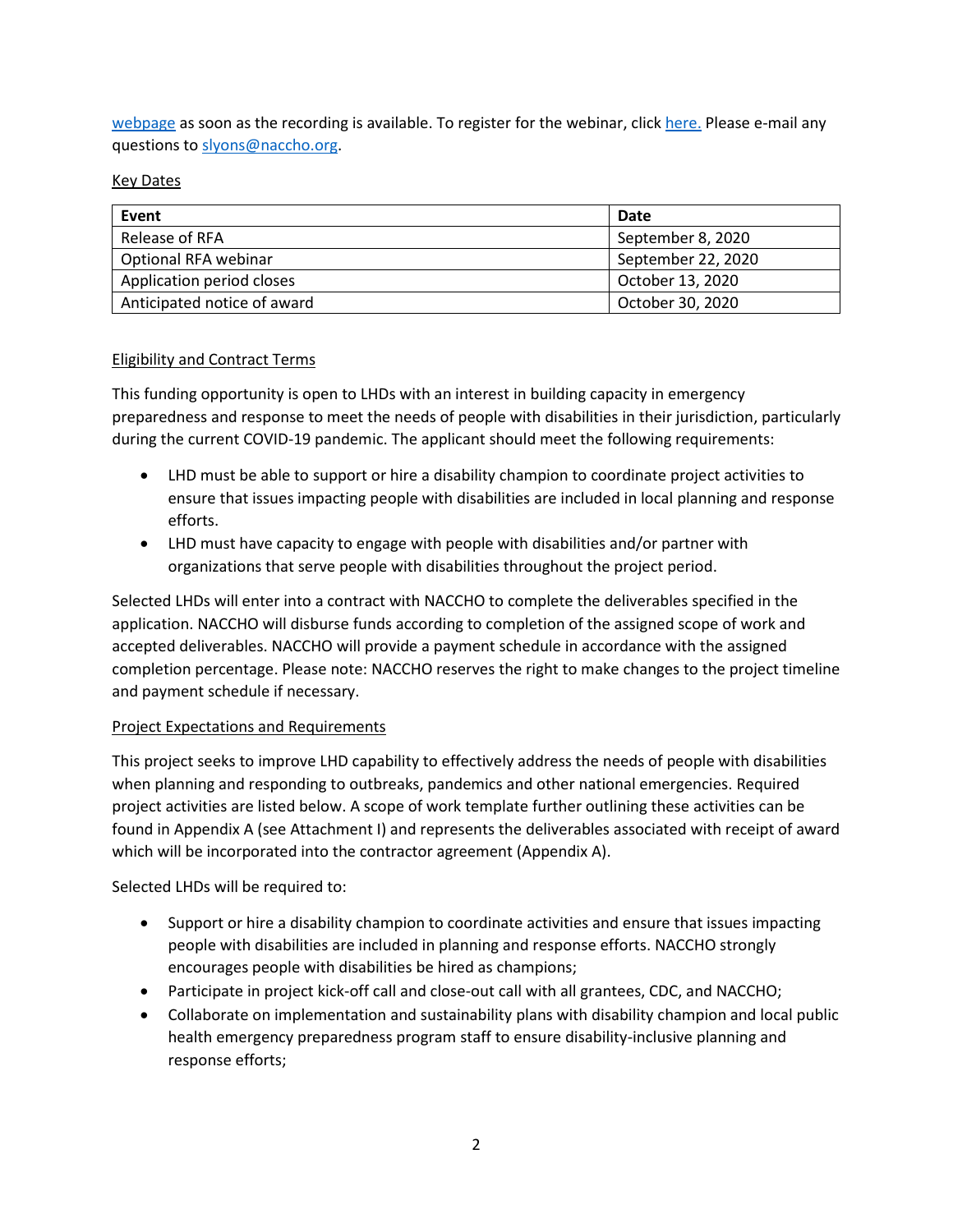- Establish and maintain partnerships across public health, emergency preparedness and organizations that serve people with disabilities to address the local needs of people with disabilities within emergency planning and response efforts;
- Participate in community of practice and technical assistance calls to review progress of planned activities and share practices and lessons learned;
- Participate in evaluation-related activities to track and measure progress towards expressed outcomes; and
- Complete a final report detailing successes, challenges, and lessons learned.

#### Application Instructions

Applications for the project should use single-spaced, Times New Roman, 12-point font, with 1" margins. Applicants should:

- 1. Review the requirements and expectations outlined in this RFA.
- 2. Read NACCHO's standard contract (Appendix A) and provide a copy to the individual with signing authority for the LHD (or entity that would be contracting with NACCHO, e.g., city government), including any relevant financial or legal offices for advanced consideration. Selected LHDs must agree to the contract language and be able to sign and return a contract to NACCHO within approximately 30 days of receiving it. No modifications will be made.
- 3. The submitted application must include the following items to be deemed completed:
	- a. Narrative (no more than 3 pages) that addresses the three domains described below: jurisdictional need, organizational capacity, and partnerships.
	- b. Anticipated budget [\(template provided\)](https://www.naccho.org/uploads/full-width-images/Budget-Template-and-Instructions.xlsx) and budget narrative.
	- c. Complete[d Vendor Information Form](https://www.naccho.org/uploads/downloadable-resources/Vendor-Form.pdf) (Appendix C)[, W-9,](https://www.naccho.org/uploads/downloadable-resources/W-9-Blank.pdf) an[d Certification of Non-](https://www.naccho.org/uploads/downloadable-resources/Certification-of-Non-Debarment.pdf)[Debarment.](https://www.naccho.org/uploads/downloadable-resources/Certification-of-Non-Debarment.pdf)
- 4. Applications should be emailed to [slyons@naccho.org](mailto:slyons@naccho.org) in one e-mail by 11:59PM ET on **October 13, 2020.** Submissions after this deadline will not be considered. Please use the subject line "COVID-19 and Disability RFA."
- 5. NACCHO will confirm receipt of all applications within two business days, however, confirmation of receipt does not guarantee verification of completeness. All applicants will be notified of their status on or around October 30, 2020. All questions may be directed to [slyons@naccho.org.](mailto:slyons@naccho.org)

#### Selection Process

Applications for this project will be evaluated by NACCHO and scored based on the following criteria:

- Statement of need (40%)
- Organizational capacity (30%)
- Partnerships (30%)

Please note, reviewers will consider geographic distribution, jurisdictional characteristics, and population size served to ensure diversity in local health departments selected. Reviewers may also give preference to jurisdictions with significant COVID-19 burden (e.g. positivity rate above 10%) and above national disability prevalence (U.S. Census states that national prevalence is  $13.1\%$ ).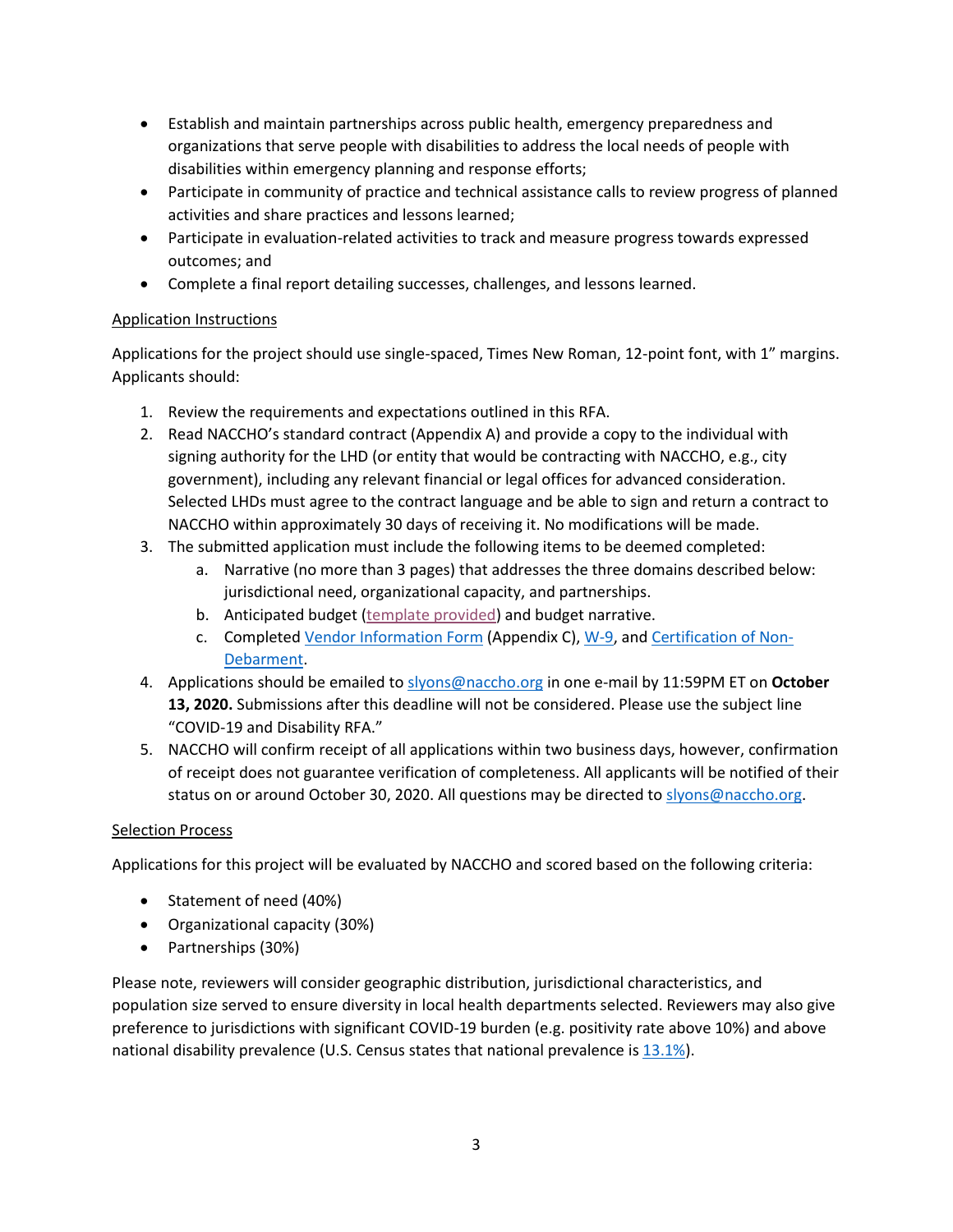Applications should include:

A. Cover Page (this does not count towards the page limit) that includes:

- Applicant organization name, address, city, and state
- Size of jurisdiction served
- Characteristic of jurisdiction: rural, urban, suburban, mixed (if mixed, indicate which)
- Name, phone number, and email for primary point of contact for the application

#### B. Project Narrative

#### 1. Statement of need

Describe the demographic characteristics of the jurisdiction including:

- disability prevalence
- race and ethnicity data
- poverty rate

Describe the impact of COVID-19 on the jurisdiction and the jurisdiction's current response efforts including any existing challenges related to COVID-19 response efforts. This should include:

- Describing data on current known burden. Please include the following metrics: total COVID-19 cases per 100,000, total COVID-19 deaths per 100,000, total number of cases of COVID-19, total number of deaths from COVID-19, positivity rate, and case fatality rate. Please report on data as of September 30<sup>th</sup>, 2020.
- Describe who is most impacted by the disease in the jurisdiction.
- 2. Organizational capacity

Describe your organization's capacity to implement this project. Please include:

- Description of organizational structure, particularly how public health emergency preparedness staff will engage in the project activities.
- Description of any existing activities your health department has accomplished to meet the needs of people with disabilities in local emergency planning and response efforts (including during COVID-19 or past emergencies).
- Considerations for sustainability, such as how this project will align with other funding streams; how it builds upon past work and supports future goals; and how enhanced LHD capability or new partnerships might be supported or leveraged beyond the funding period.
- 3. Partnerships
	- Description of your local health department's past and/or current partnerships with organizations that serve people with disabilities in your jurisdiction.
	- Explain how these partnerships can be leveraged to identifying potential subject matter experts to participate as a disability champion.
	- Highlight how such organizations can provide the perspective of the needs of community members with disabilities experienced during the COVID-19 pandemic.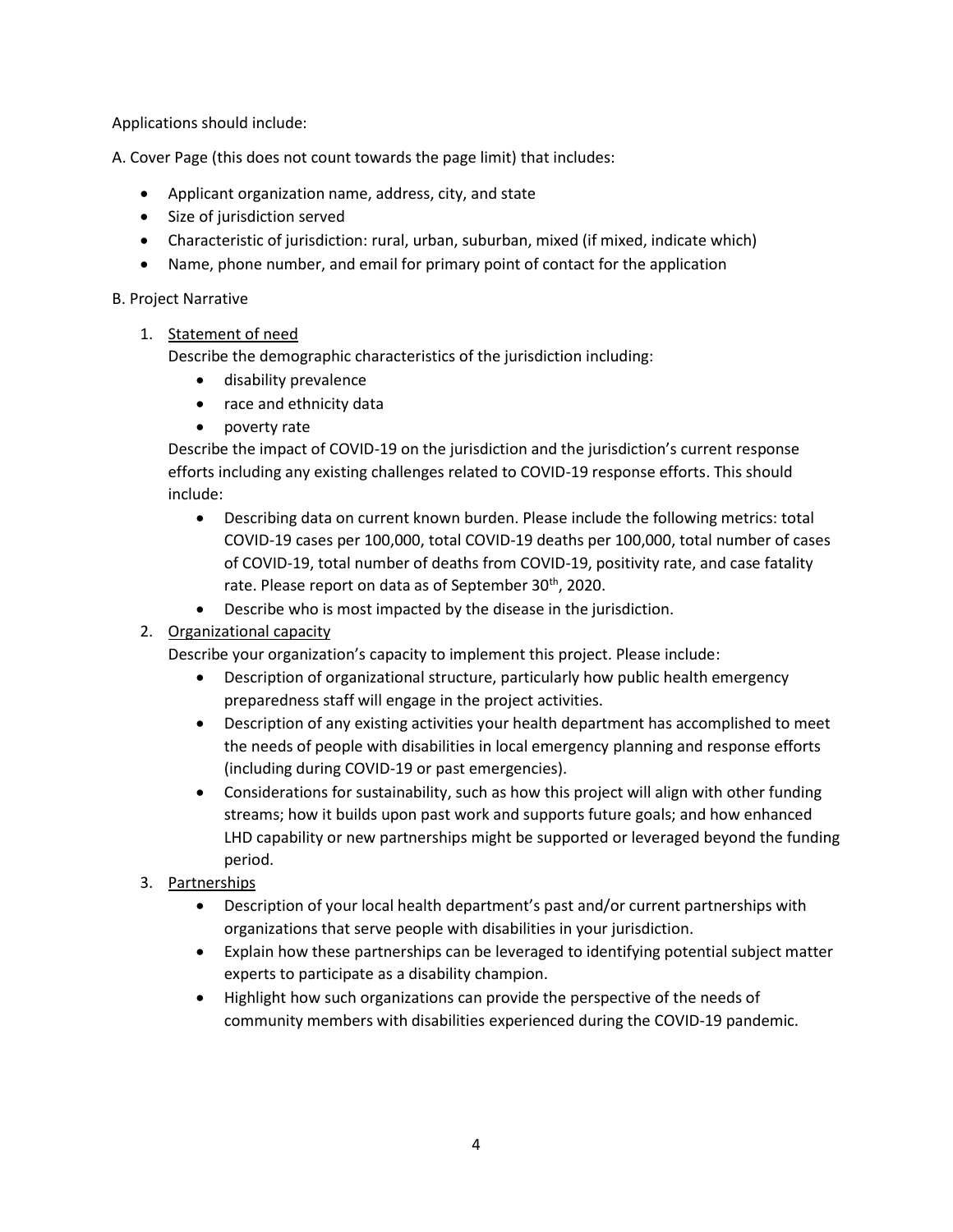#### C. Budget and Budget Justification

- Refer to the [budget template and instructions.](https://www.naccho.org/uploads/full-width-images/Budget-Template-and-Instructions.xlsx) The budget will not be included in the scoring criteria but is required for complete application submissions.
- Include a budget narrative (one page or less) to explain each line-item and how the amounts were derived. See detailed guidance below.
	- $\circ$  Personnel: List all staff positions by title (both current and proposed). Give the annual salary or hourly rate of each position, the percentage of each position's time devoted to the project, and the activities you anticipate these staff persons to conduct.
	- $\circ$  Fringe Benefits: Provide a breakdown of the amounts and percentages that comprise fringe benefit costs such as health insurance, etc.
	- o Travel: Specify the purpose and details of the travel.
	- o Supplies: Identify supplies in the detailed budget and the intended use for these supplies (i.e. what activities will the supplies support).
	- $\circ$  Contractual: Identify each proposed contract and specify its purpose and estimated cost.
- Respond to the following two questions at the end of the budget narrative (does not count towards the page limit):
	- o Do you have a prior experience in Federal Contracting?
	- o Have you completed a Single Audit?
- D. Attachments
	- Required: **At least** one letter of support from disability organization partner
	- Required: Complete and submit the [Vendor Information Form](https://www.naccho.org/uploads/downloadable-resources/Vendor-Form.pdf) (Appendix C)
	- Required: Complete and submit the [Certification of Non-Debarment](https://www.naccho.org/uploads/downloadable-resources/Certification-of-Non-Debarment.pdf)
	- Required: Submit a [W-9](https://www.naccho.org/uploads/downloadable-resources/W-9-Blank.pdf)

Appendix A – Contractor Agreement/Scope of Work

Appendix B – List of unallowable costs

Appendix C – Vendor information form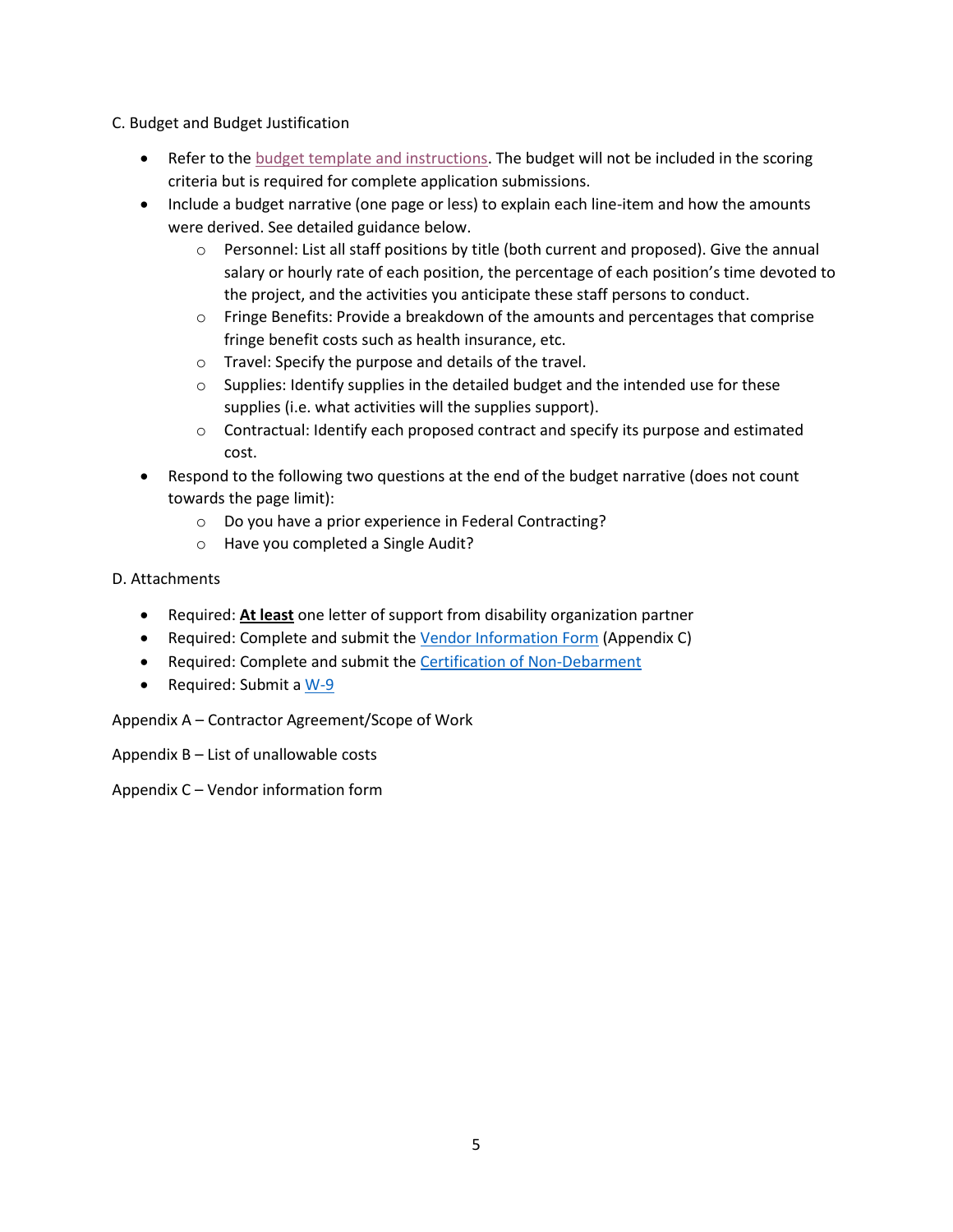# **APPENDICES**

## **APPENDIX A**

#### **CONTRACTOR AGREEMENT**

This Contractor Agreement is entered into, effective as of the date of the later signature indicated below, by and between the **National Association of County and City Health Officials** (hereinafter referred to as "NACCHO"), with its principal place of business at 1201 (I) Eye Street NW 4th Fl., Washington, DC 20005, and *[insert name of Contractor]* (hereinafter referred to as "Contractor"), with its principal place of business at *[insert mailing address of Contractor].*

WHEREAS, NACCHO wishes to hire Contractor to provide certain goods and/or services to NACCHO;

WHEREAS, Contractor wishes to provide such goods and/or services to NACCHO;

NOW, THEREFORE, for good and valuable consideration, the receipt and sufficiency of which is hereby acknowledged, the parties, intending to be legally bound, do hereby agree as follows:

#### ARTICLE I: SPECIAL PROVISIONS

- 1. PURPOSE OF AGREEMENT: Contractor agrees to provide the goods and/or services to NACCHO to enhance the programmatic activities of  $\Box$  GRANT  $\# \Box$ , CFDA  $\# \Box$ , as described in Attachment I. The terms of Attachment I shall be incorporated into this Agreement as if fully set forth herein. Contractor shall act at all times in a professional manner consistent with the standards of the industry.
- 2. TERM OF AGREEMENT: The term of the Agreement shall begin on (*insert date*) and shall continue in effect until (insert date), unless earlier terminated in accordance with the terms herein. Expiration of the term or termination of this Agreement shall not extinguish any rights or obligations of the parties that have accrued prior thereto. The term of this Agreement may be extended by mutual agreement of the parties.
- 3. PAYMENT FOR SERVICES: In consideration for professional services to be performed, NACCHO agrees to pay Contractor an amount not to exceed \$ #####.00 (*enter amount to be paid, either as a flat rate or hourly rate. You should also insert here the time schedule on which the consultant will be paid.* All payments will be made within 30 days of receipt of invoice(s) from Contractor and following approval by NACCHO for approved services, as outlined on Attachment I. Three invoices must be submitted as follows:

| Invoice No. | Amount | Deliverable | Due date |
|-------------|--------|-------------|----------|
| Invoice I   |        |             |          |
| Invoice II  |        |             |          |
| Invoice III |        |             |          |

*(insert time increment). (May be "monthly" or after completion of specific activities, etc. The fewer payment invoices to process the better and the more you can pay later the better!)*.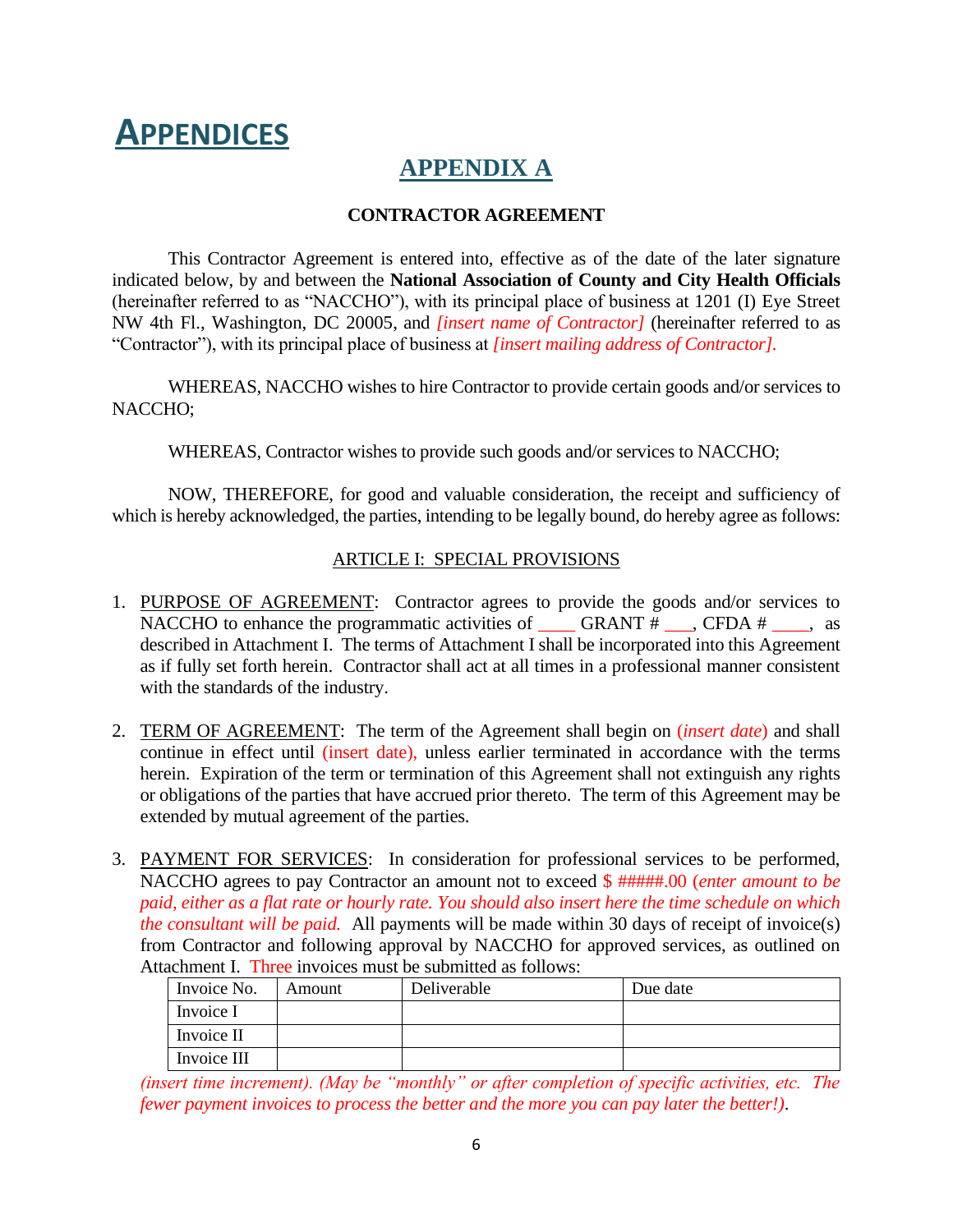NACCHO award number must be included on all invoices. [Unless otherwise](https://www.lawinsider.com/clause/payment-method) expressly stated in this Agreement, all amounts specified in, and all payments to be made under, this Agreement shall be in United States Dollars. The parties agree that payment method shall be made by check, via postage-paid first class mail, [at the](https://www.lawinsider.com/clause/payment-method) address for *the giving of notices as set forth in Section 23* of this Agreement. Any changes of payment method would require a modification signed by both parties. The final invoice must be received by NACCHO no later than 15 days after the end date of the Agreement. Contractor will be given an opportunity to revise as needed but the final revised invoice must be received no later than 30 days after the end date of the Agreement. NACCHO will not accept any invoices past 30 days of the end date of the Agreement.

#### ARTICLE II: GENERAL PROVISIONS

- 1. INDEPENDENT CONTRACTOR: Contractor shall act as an independent contractor, and Contractor shall not be entitled to any benefits to which NACCHO employees may be entitled.
- 2. PAYMENT OF TAXES AND OTHER LEVIES: Contractor shall be exclusively responsible for reporting and payment of all income tax payments, unemployment insurance, worker's compensation insurance, social security obligations, and similar taxes and levies.
- 3. LIABILITY: All liability to third parties, loss, or damage as a result of claims, demands, costs, or judgments arising out of activities, such as direct service delivery, to be carried out by the Contractor in the performance of this agreement shall be the responsibility of the Contractor, and not the responsibility of NACCHO, if the liability, loss, or damage is caused by, or arises out of, the actions of failure to act on the part of the Contractor, any subcontractor, anyone directly or indirectly employed by the Contractor.

All liability to third parties, loss, or damage as result of claims, demands, costs, or judgments arising out of activities, such as the provision of policy and procedural direction, to be carried out by NACCHO in the performance of this agreement shall be the responsibility of NACCHO, and not the responsibility of the Contractor, if the liability, loss, or damage is caused by, or arises out of, the action or failure to act on the part of any NACCHO employee.

In the event that liability to third parties, loss, or damage arises as a result of activities conducted jointly by the Contractor and NACCHO in fulfillment of their responsibilities under this agreement, such liability, loss, or damage shall be borne by the Contractor and NACCHO in relation to each party's responsibilities under these joint activities.

- 4. REVISIONS AND AMENDMENTS: Any revisions or amendments to this Agreement must be made in writing and signed by both parties.
- 5. ASSIGNMENT: Without prior written consent of NACCHO, Contractor may not assign this Agreement nor delegate any duties herein.
- 6. CONTINGENCY CLAUSE: This Agreement is subject to the terms of any agreement between NACCHO and its Primary Funder and in particular may be terminated by NACCHO without penalty or further obligation if the Primary Funder terminates, suspends or materially reduces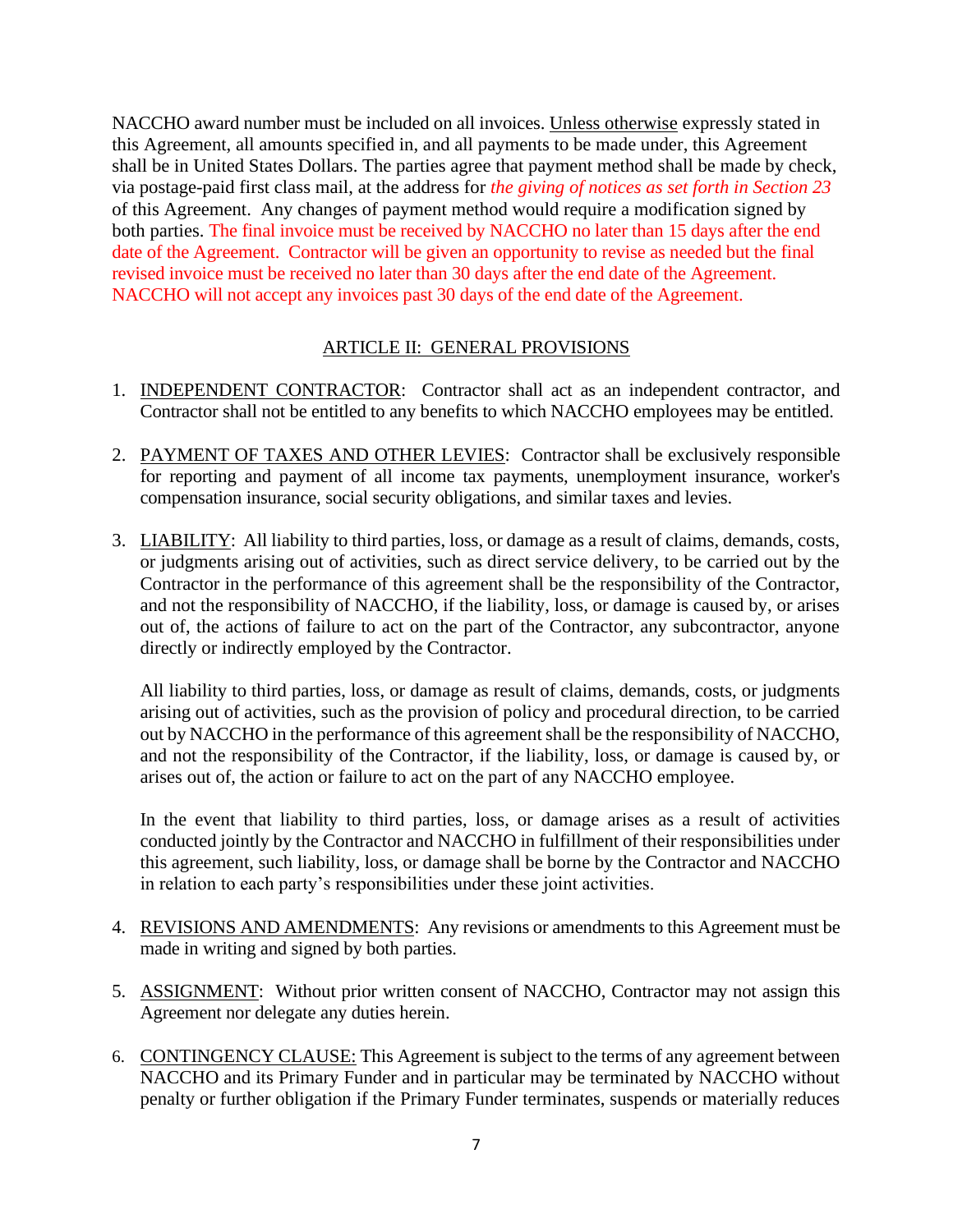its funding for any reason. Additionally, the payment obligations of NACCHO under this Agreement are subject to the timely fulfillment by the Primary Funder of its funding obligations to NACCHO.

- 7. INTERFERING CONDITIONS: Contractor shall promptly and fully notify NACCHO of any condition that interferes with, or threatens to interfere with, the successful carrying out of Contractor's duties and responsibilities under this Agreement, or the accomplishment of the purposes thereof. Such notice shall not relieve Contractor of said duties and responsibilities under this Agreement.
- 8. OWNERSHIP OF MATERIALS: Contractor hereby transfers and assigns to NACCHO all right, title and interest (including copyright rights) in and to all materials created or developed by Contractor pursuant to this Agreement, including, without limitation, reports, summaries, articles, pictures and art (collectively, the "Materials") (subject to any licensed third-party rights retained therein). Contractor shall inform NACCHO in writing of any third-party rights retained within the Materials and the terms of all license agreements to use any materials owned by others. Contractor understands and agrees that Contractor shall retain no rights to the Materials and shall assist NACCHO, upon reasonable request, with respect to the protection and/or registrability of the Materials. Contractor represents and warrants that, unless otherwise stated to NACCHO in writing, the Materials shall be original works and shall not infringe or violate the rights of any third party or violate any law. The obligations of this paragraph are subject to any applicable requirements of the Federal funding agency.
- 9. RESOLUTION OF DISPUTES: The parties shall use their best, good faith efforts to cooperatively resolve disputes and problems that arise in connection with this Agreement. Both parties will make a good faith effort to continue without delay to carry out their respective responsibilities under the Agreement while attempting to resolve the dispute under this section. If a dispute arises between the parties that cannot be resolved by direct negotiation, the dispute shall be submitted to a dispute board for a nonbinding determination. Members of the dispute board shall be the Director or Chief Executive Officer of the Contractor, the Chief Executive Officer of NACCHO, and the Senior Staff of NACCHO responsible for this Agreement. The costs of the dispute board shall be paid by the Contractor and NACCHO in relation to the actual costs incurred by each of the parties. The dispute board shall timely review the facts, Agreement terms and applicable law and rules, and make its determination. If such efforts fail to resolve the differences, the disputes will be submitted to arbitration in the District of Columbia before a single arbitrator in accordance with the then current rules of the American Arbitration Association. The arbitration award shall be final and binding upon the parties and judgment may be entered in any court of competent jurisdiction.
- 10. TERMINATION: Either party may terminate this Agreement upon at least fifteen (15) days prior written notice to the other party. NACCHO will pay Contractor for services rendered through the date of termination.
- 11. ENTIRE AGREEMENT: This Agreement contains all agreements, representations, and understandings of the parties regarding the subject matter hereof and supersedes and replaces any and all previous understandings, commitments, or agreements, whether oral or written,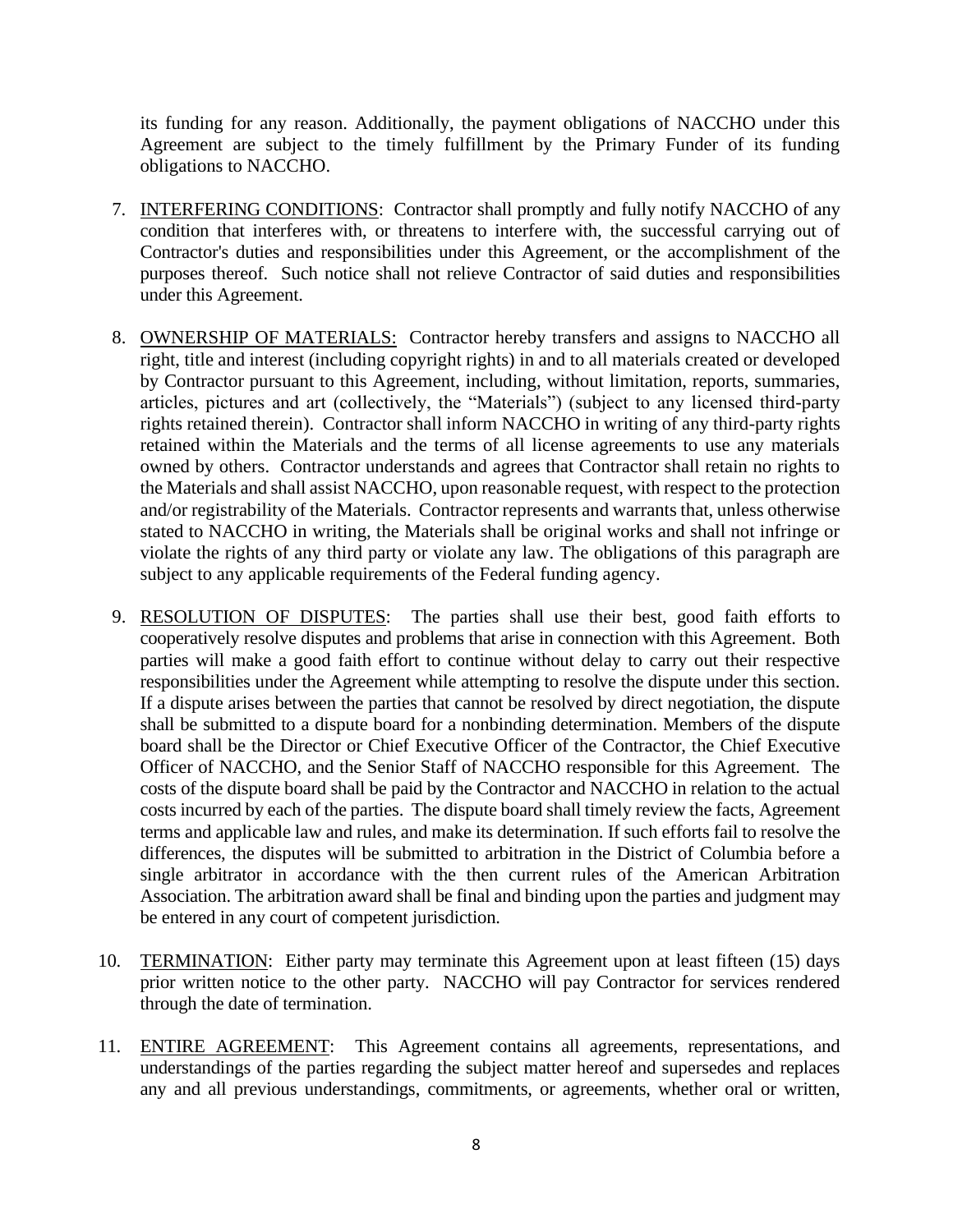regarding such subject matter.

- 12. PARTIAL INVALIDITY: If any part, term, or provision of this Agreement shall be held void, illegal, unenforceable, or in conflict with any law, such part, term or provision shall be restated in accordance with applicable law to best reflect the intentions of the parties and the remaining portions or provisions shall remain in full force and effect and shall not be affected.
- 13. GOVERNING LAW: This Agreement shall be governed by and construed in accordance with the laws of the District of Columbia (without regard to its conflict of law's provisions).
- 14. ADDITIONAL FUNDING: Unless prior written authorization is received from NACCHO, no additional funds will be allocated to this project for work performed beyond the scope specified or time frame cited in this Agreement.
- 15. REMEDIES FOR MISTAKES: If work that is prepared by the Contractor contains errors or misinformation, the Contractor will correct error(s) within five business days. The Contractor will not charge NACCHO for the time it takes to rectify the situation.
- 16. COMPLIANCE WITH FEDERAL LAWS AND REGULATIONS: Contractor's use of funds under this Agreement is subject to the directives of and full compliance with 2 CFR Part 200 (Uniform Administrative Requirements, Costs Principles, and Audit Requirements for Federal Awards), and 45 C.F.R. Part 75 (Uniform Administrative Requirements, Cost Principles, and Audit Requirements for HHS Awards), It is the Contractor's responsibility to understand and comply with all requirements set forth therein.
- 17. EQUAL EMPLOYMENT OPPORTUNITY: Pursuant to 2 CFR 200 Subpart D , Contractor will comply with E.O. 11246, "Equal Employment Opportunity," as amended by E.O. 11375, "Amending Executive Order 11246 Relating to Equal Employment Opportunity," and as supplemented by regulations at 41 C.F.R. part 60, "Office of Federal Contract Compliance Programs, Equal Employment Opportunity, Department of Labor."
- 18. DEBARRED OR SUSPENDED CONTRACTORS: Pursuant to 2 CFR 200 Subpart C, Contractor will execute no subcontract with parties listed on the General Services Administration's List of Parties Excluded from Federal Procurement or Nonprocurement Programs in accordance with E.O.s 12549 and 12689, "Debarment and Suspension."
- 19. LOBBYING RESTRICTIONS AND DISCLOSURES: Pursuant to 2 CFR 200 Subpart E, Contractor will certify to NACCHO using the required form that it will not and has not used Federal appropriated funds to pay any person or organization for influencing or attempting to influence an officer or employee of any agency, a member of Congress, officer or employee of Congress, or an employee of a member of Congress in connection with obtaining any Federal contract, grant or any other award covered by 31 U.S.C. 1352. Contractor will also disclose any lobbying with non-Federal funds that takes place in connection with obtaining any Federal award.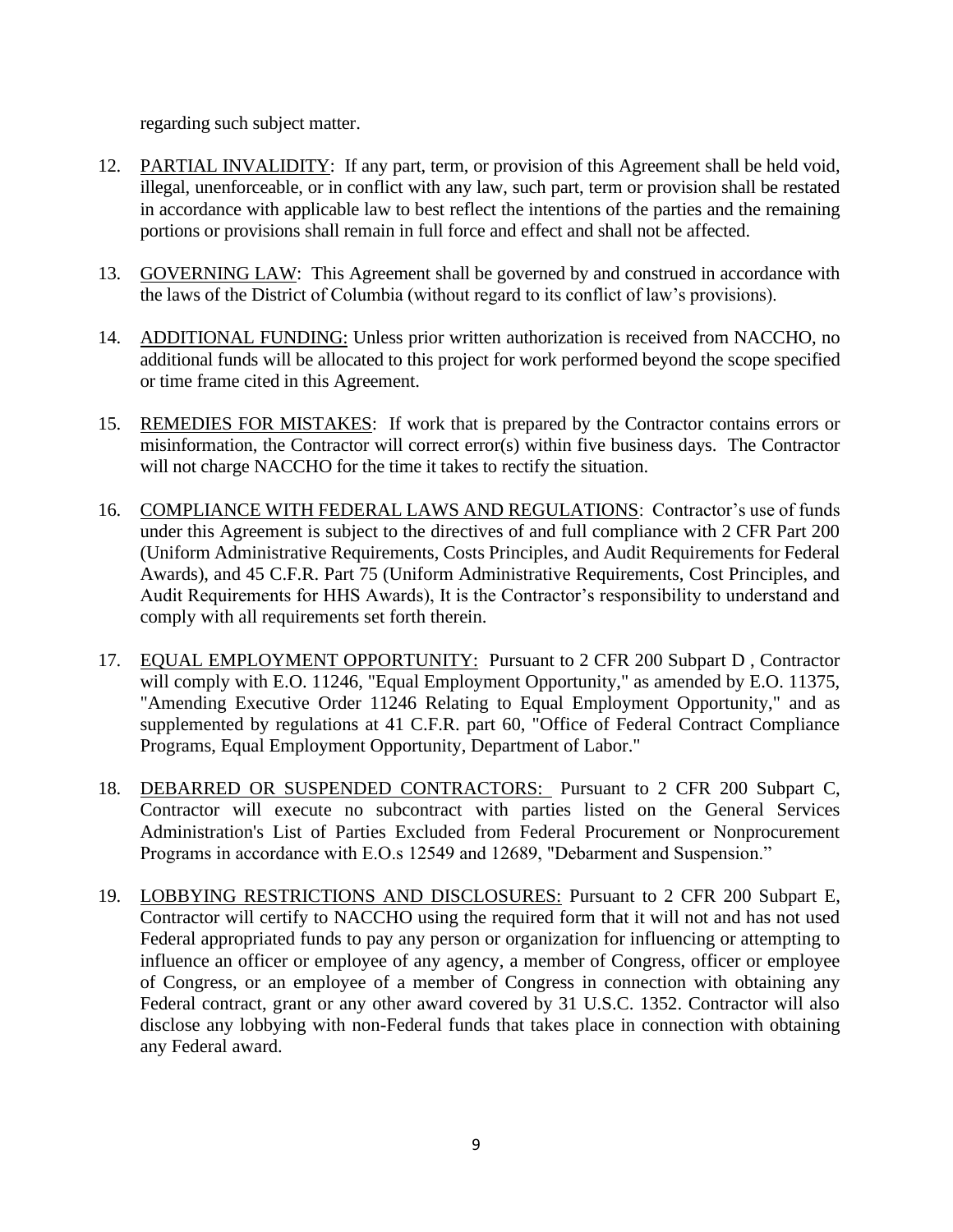- 20. COMPLIANCE WITH FEDERAL ENVIRONMENTAL REGULATIONS: Pursuant to 2 CFR 200 Subpart F , Contractor agrees to comply with all applicable standards, orders or regulations issued pursuant to the Clean Air Act (42 U.S.C. 7401 et seq.) and the Federal Water Pollution Control Act as amended (33 U.S.C. 1251 et seq.).
- 21. WHISTLEBLOWER PROTECTION: Pursuant to 41 U.S.C. 4712 employees of a contractor, subcontractor, or subrecipient will not be discharged, demoted, or otherwise discriminated against as reprisal for "whistleblowing."
- 22. EXECUTION AND DELIVERY: This Agreement may be executed in two or more counterparts, each of which shall be deemed an original but all of which together shall constitute one and the same Agreement. The counterparts of this Agreement and all Ancillary Documents may be executed and delivered by facsimile or electronic mail by any of the parties to any other party and the receiving party may rely on the receipt of such document so executed and delivered by facsimile or electronic mail as if the original had been received.
- 23. NOTICE: All notices, including invoices, required to be delivered to the other party pursuant to this Agreement shall be in writing and shall be sent via facsimile, with a copy sent via US mail, postage prepaid, to the parties at the addresses set forth below. Either party may send a notice to the other party, pursuant to this provision, to change the address to which notices shall be sent.

#### FOR NACCHO:

 National Association of County and City Health Officials Attn: [Name of Program Staff] 1201 (I) Eye Street NW 4th Fl., Washington, DC 20005 Tel.  $(202)$ Fax (202) 783-1583 Email: @naccho.org

#### FOR CONTRACTOR:

*(Name and address of Contractor's Contract Officer or Designee, including telephone and fax.)*

 With a copy to: National Association of County and City Health Officials Attn: Ade Hutapea, LL.M., CFCM Lead Contracts Administrator 1201 (I) Eye Street NW 4th Fl., Washington, DC 20005 Tel. (202) 507-4272 Fax (202) 783-1583 Email: [ahutapea@naccho.org](mailto:ahutapea@naccho.org)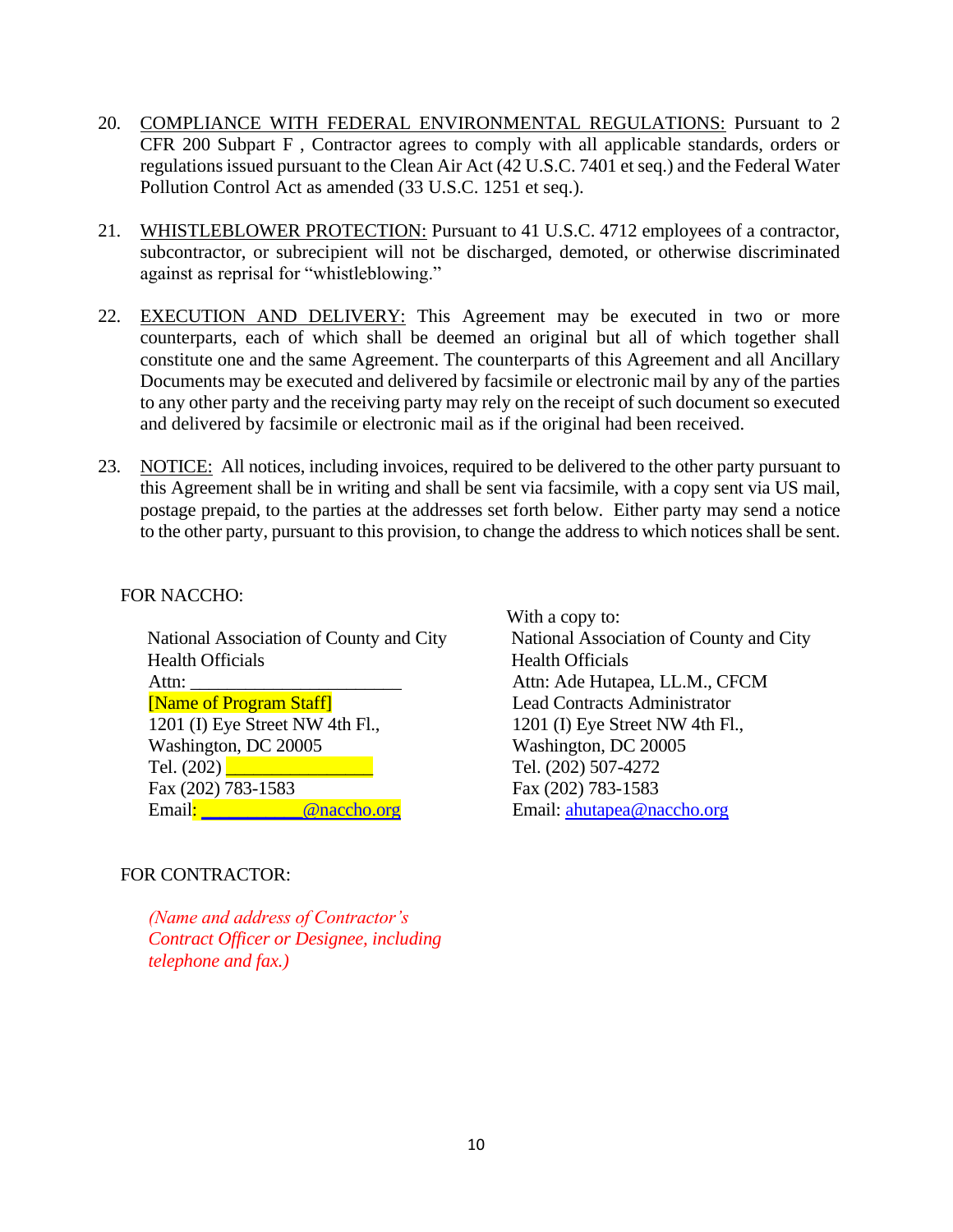IN WITNESS WHEREOF, the persons signing below warrant that they are duly authorized to sign for and on behalf of, the respective parties.

AGREED AND ACCEPTED AS ABOVE:

### **NACCHO: CONTRACTOR:**

| By:<br><u> 1989 - Andrea Brand, amerikansk politik (</u> |                                                          |
|----------------------------------------------------------|----------------------------------------------------------|
| Name: Jerome Chester                                     |                                                          |
| Title: Chief Financial Officer                           |                                                          |
| Date:                                                    | Date: $\frac{1}{\sqrt{1-\frac{1}{2}} \cdot \frac{1}{2}}$ |
|                                                          | Federal Tax ID No.:                                      |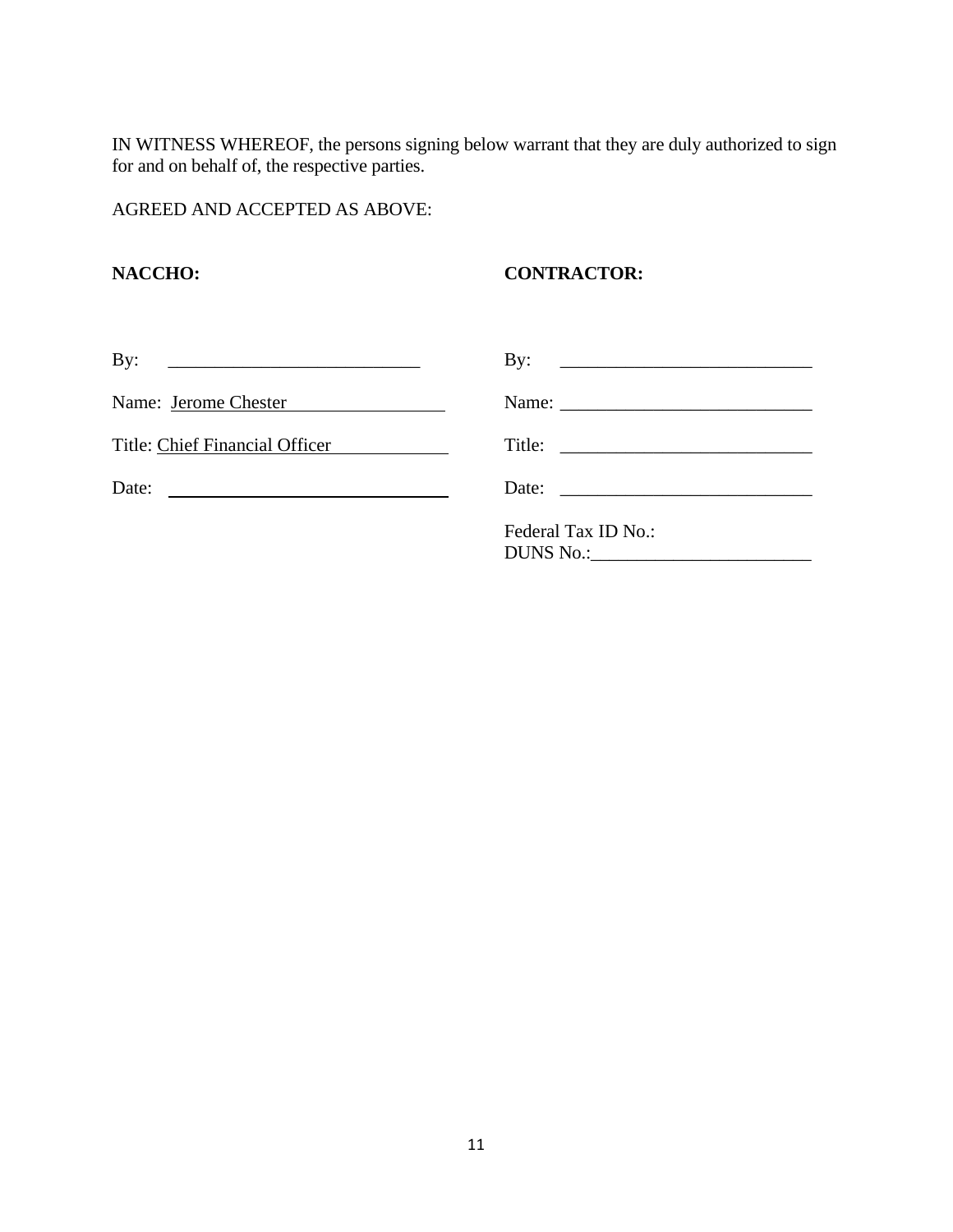#### **NATIONAL ASSOCIATION OF COUNTY AND CITY HEALTH OFFICIALS CONTRACTOR AGREEMENT – ATTACHMENT I** SCOPE OF WORK

Task 1: Completed within 30 days of receiving contract from NACCHO:

- Submit signed contract.
- Participate in project kick-off calls with NACCHO, CDC and selected grantees (week of November 16 th, 2020).

Task 2: Support or hire disability champion who will coordinate project activities and ensure that issues impacting people with disabilities are included in planning and response efforts, completed no later than January 22, 2021.

- NACCHO strongly encourages people with disabilities to be hired as champions.
- Disability champions will be expected to participate in champion kick-off call (week of January  $25<sup>th</sup>$ , 2021).

Task 3: Disability champions will collaborate with their local public health emergency preparedness programs to ensure disability-inclusive planning and response efforts through the following activities, completed no later than June 30, 2022:

- Conduct baseline needs assessment/gaps analysis of current preparedness plans using a standardized preparedness assessment tool.
- Develop individualized implementation plans to meet the needs of the local health department.
- Establish and maintain partnerships across public health, emergency preparedness and organizations that serve people with disabilities to address the local needs of people with disabilities within emergency planning and response. NACCHO will provide technical assistance on creating a partnership plan.

Task 4: Coordination with NACCHO and participation in peer sharing and technical assistance opportunities, completed no later than June 30, 2022:

- Participate in community of practice calls. Community of practice topics will include orientation and training for disability champions (e.g., COVID-19 and disability, expectations for disability champions, partnership building).
- Complete sustainability plan.
- Complete disability champion status reports that provides a summary of completed and ongoing implementation plan activities\*
- Participate in wrap-up meeting with project partners to share lessons learned by the end of the project period.
- Submit end of project report to articulate challenges, lessons learned, successes, and future needs and final evaluation measures as requested by NACCHO\*

\*Templates for these deliverables will be provided by NACCHO in advance of due date.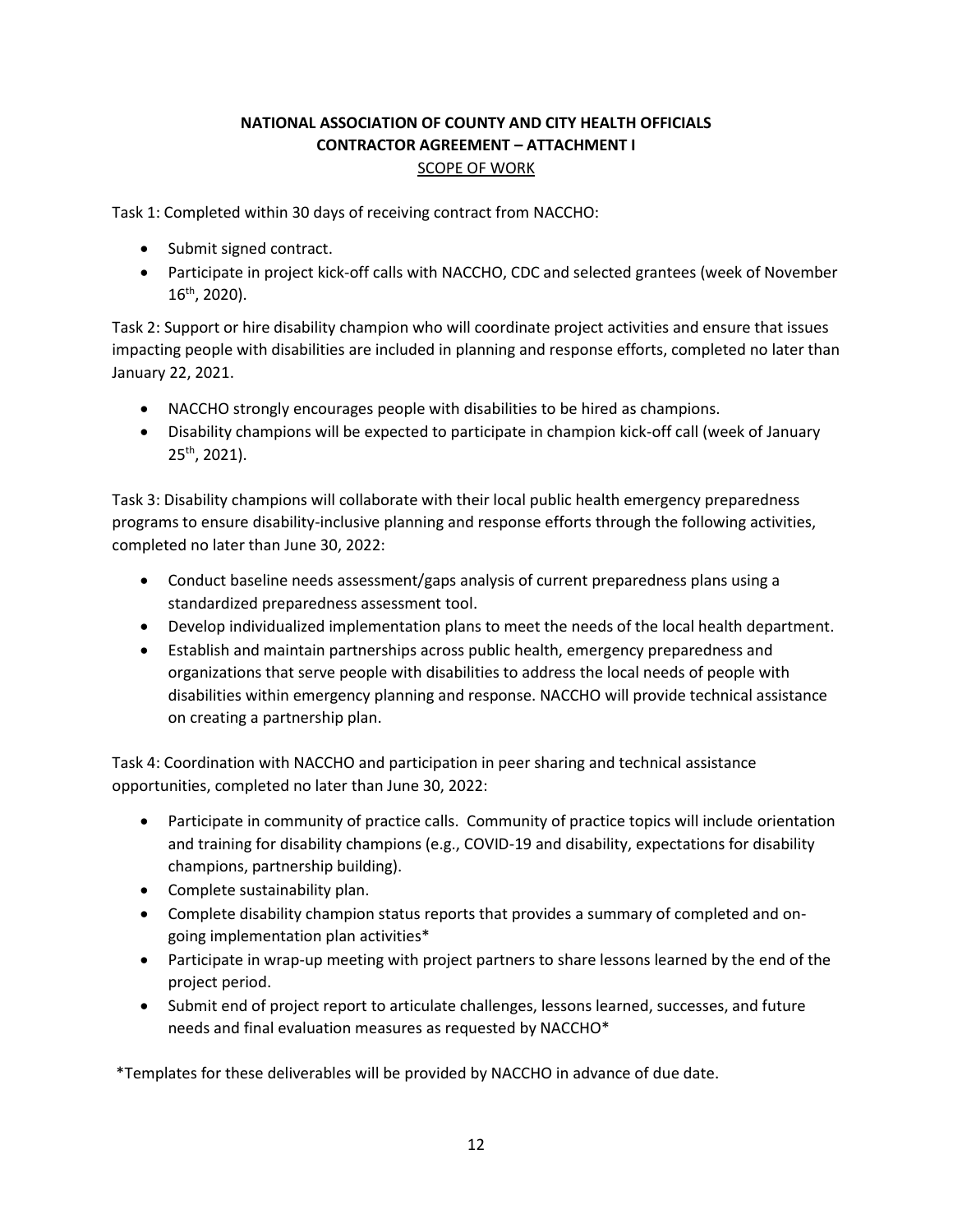## **APPENDIX B**

List of unallowable costs:

NACCHO reserves the right to request a revised cost proposal, should CDC determine applicant's proposed cost as unallowable. Below is sample of unallowable costs, compiled from the Federal Acquisition Regulation (FAR) as a general reference:

1. Interest Expense (FAR 31.205-20) is unallowable however represented including bond discounts, costs of financing and refinancing capital including associated costs. Some associated costs include related legal and professional fees incurred in connection with propectuses, the costs of preparing stock rights are generally unallowable with special rules. However, interest assessed by certain state and local taxing authorities are allowable under certain conditions. Suggest the author be contacted on these special rules. 2. Donations/Contributions (FAR 31.205-8)

3. Entertainment (FAR 31.205-14) – The costs of entertainment and recreation however represented are unallowable including associated costs. It also includes costs associated with social activities including

social, dining, country clubs and similar organizations are unallowable.

4. Contingencies (FAR 31.205-7)

5. Bad Debts (FAR 31.205-3)

6. Fines and Penalties (FAR 31.205-15) – The costs of fines and penalties for violating federal, state or local laws is unallowable including associated costs. Specifically, the costs associated with the mischarging of costs to government contracts is unallowable.

7. Goodwill (FAR 31.205-49) – The write-up of assets, resultant depreciation and goodwill from business combinations is unallowable.

8. Losses on Contracts (FAR 31.205-33) – The excess of cost over income on any contract is unallowable. This includes the contractor's share of any cost contribution on cost sharing agreements. 9. Organizational (FAR31.205-27) – Organization costs and re-organization costs are unallowable however represented including professional and legal fees. However, the costs of executive bonuses, employee savings plans and employee stock ownership plans are not considered organization or reorganization costs and are not made unallowable by this principle. Such costs are addressed by FAR 31.205-6.

10. Alcohol – Alcohol is expressly unallowable under all circumstances.

11. Food-- Direct charges for meals/food and beverages are unallowable

12. Promotion – this cost is unallowable if the primary purpose is to promote a company's image or products or service.

13. Personal Use – Personal use of anything as compared to business purpose is unallowable.

14. Profit Distribution – Any cost presumed to be a distribution of profits is unallowable in all cases.

15. First Class Air Fare – First class air fare is unallowable in most cases. There are a few exceptions, but are available in rare circumstances. Please contact me about these exceptions as needed.

16. Legal Costs – Certain legal costs are unallowable. In order for legal costs to be allowable the costs must be documented by scope of work, rate description and work product. In any case please contact me regarding the circumstances that these costs are allowable or not. Claims against the government and Defense of certain fraud proceedings are unallowable.

17. Travel Costs – Hotel, meals and incidentals generally are unallowable if they exceed on a daily basis the Federal Travel Per Diem Rates published by the General Services Administration. There are many rules and exceptions in applying this rule. Please contact NACCHO with specific questions about these exceptions.

18. The second one is Circumstantial Unallowable Costs. These costs are either allowable or unallowable depending on the special and unique circumstances that embody numerous exceptions and special rules.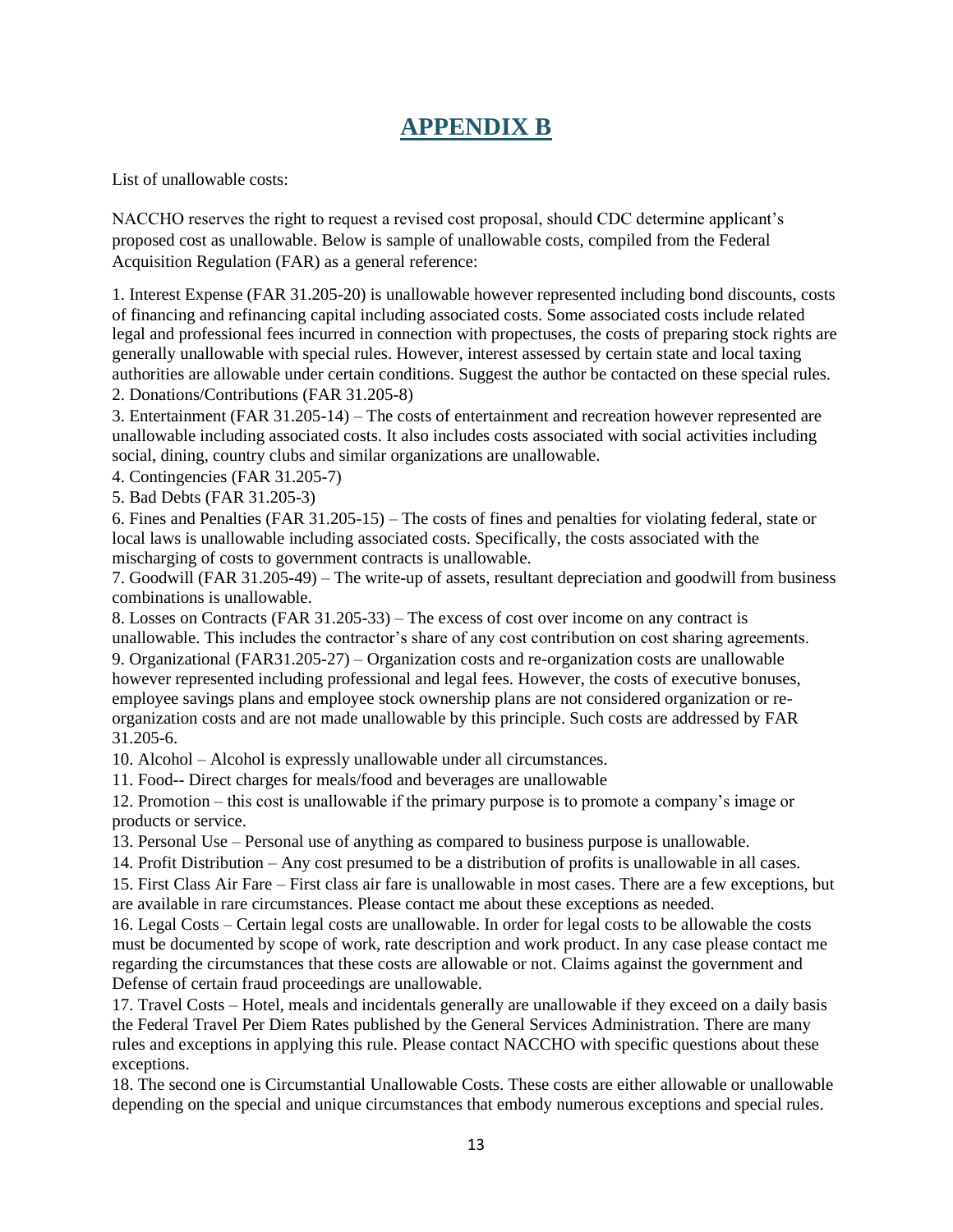The majority of cost items addressed by FAR 31.2 fall into this category. The rules and exceptions are to voluminous to include here. Please contact NACCHO with specific questions about what is allowable.